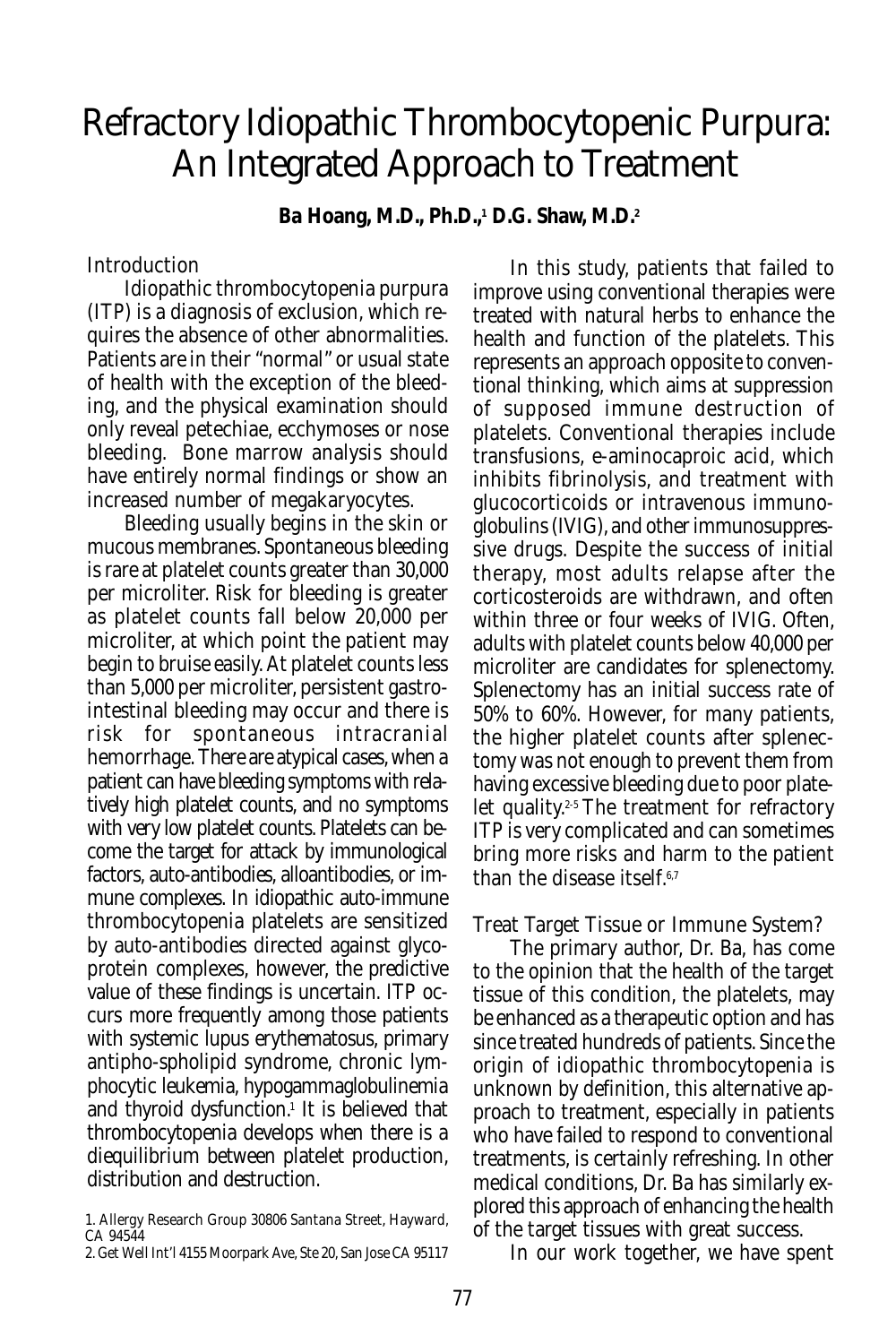much time on the treatment of immune disorders, such as allergies, asthma and socalled auto-immune diseases such as chronic glomerulonephritis, primary biliary cirrhosis, arthritis, and lupus. Our observations and research suggested, surprisingly often, that the fundamental deficiency of these conditions, and of both allergies and asthma, are metabolic imbalance of the cells and tissues involved. The body responds to these deficiencies and protects the tissues by an immunological reaction releasing histamine (allergies), leukotrienes (asthma), and other inflammatory mediators. All of these factors achieve the result, from a cellular sense, of trying to enhance the fluid and nutrition intake into cells and correcting the metabolic imbalances.

Broadly speaking, Western treatment targets the blockage of immunological reactions with antihistamines, corticosteroid, antileukotrienes, and bronchodilators. These treatments rarely result in the reversal of the disease, and often entail significant side effects and increase the chances of making the disease chronic. In the case of ITP, for example, certain powerful immunosuppressive drugs may actually raise platelet counts, however, the underlying imbalance of the body that caused ITP in the first place remains unchanged. People could have relapses, bleeding risk (despite the platelet counts even higher or even in normal range), and most unexpectedly, thrombosis. Our research revealed that ITP could occur in people with platelet functional insufficiency as well as hypoactivity, even though the platelet count is adequate. With our natural therapy, we concentrate on improving the tissue health and promoting normal function of the involved tissues. We have successfully applied this same philosophy of treatment with allergic and autoimmune disease.

There are a multitude of autoimmune diseases characterized by the production of antibodies, or combination of antibodies, and other cellular immune mechanisms that react with host tissues. For example, the target tissue of systemic lupus erythematosis is DNA in blood cells and many tissues. Other target tissues include joint synovium (rheumatoid arthritis), thyroid (thyroiditis), biliary tract (primary Biliary cirrhosis), pancreatic beta cells (diabetes type I), and acetylcholine receptors (myasthenia gravis).

The common understanding in conventional medicine is that autoimmune diseases represent a dysfunction of the immune system. It is believed that the immune system attacks the target tissue, destroying the target tissue - platelets, in the case of ITP. An alternative view of this disease process would be that there is some quality or functional defect in the target tissue. The human body is designed with a certain intelligence. If there is a qualitative problem with the target tissue, then the immune system responds appropriately by attempting to rid the body of these defective cells or tissues. The ultimate treatment, we often find, is therefore not the destruction of the immune system, but the support and correction of the underlying disorder of the host tissue.

#### Toxic Tissues

What are some of the factors that contribute to host tissue disorders? Toxins in the tissues are a common cause of autoimmune disease. Toxic tissues or cells are attacked by the immune system in an attempt to rid the body of them. Toxicity can be caused by the build up of any foreign chemical to the body - pharmaceutical agents, pesticides, contaminants, or toxic metals. One of the most common toxic metals to cause autoimmune disease is mercury. This element can become incorporated into the cell membrane, changing its configuration. Thyroiditis, lupus and rheumatoid arthritis commonly have a component of increased mercury levels in the host tissues.8-10

Another common cause of autoimmune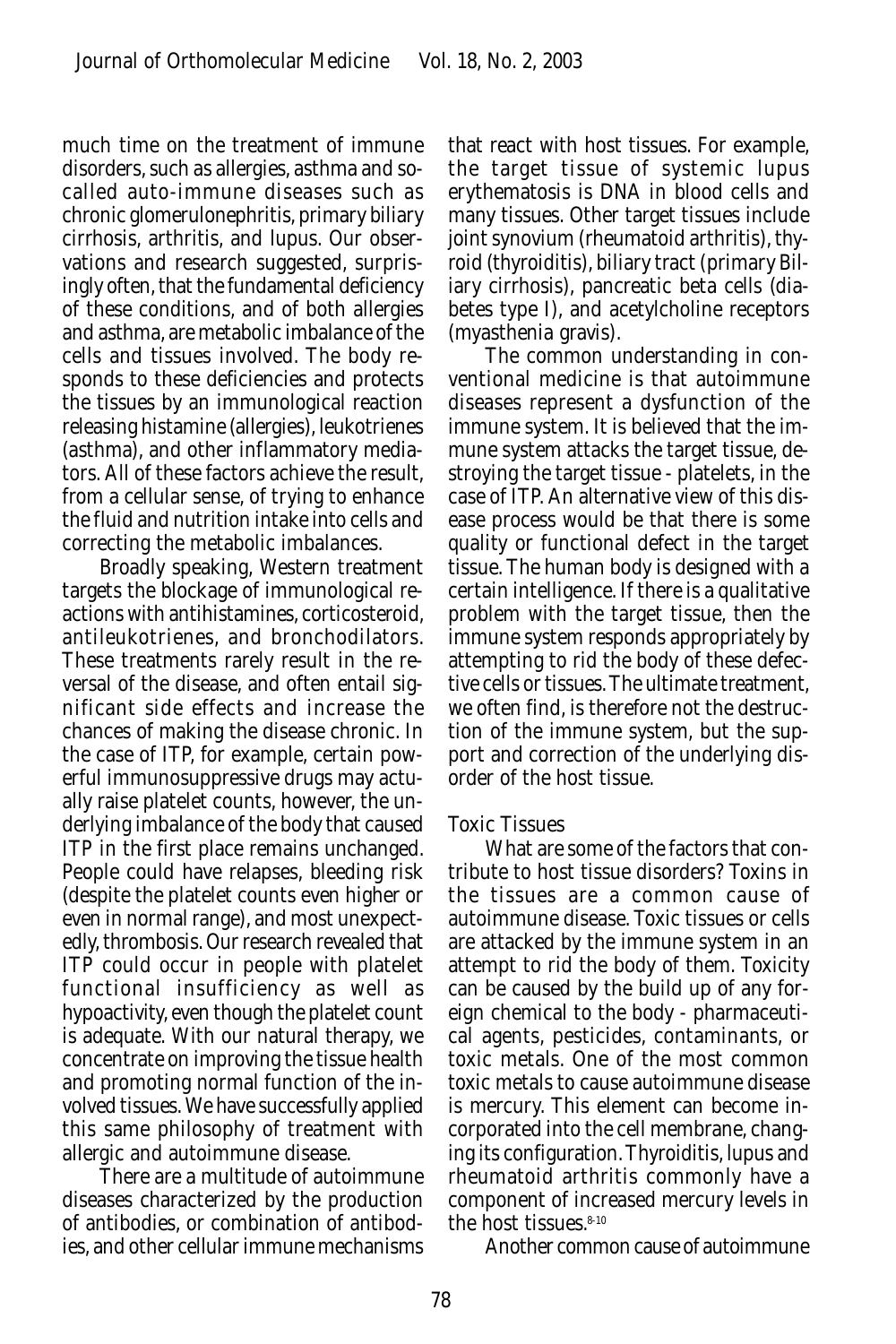disease is infections. Sixty to ninety percent of pediatric ITP cases are caused by viral infections. Various viruses have the potential for causing ITP. Mycoplasma infections are also a contributor to autoimmune disease. These minute bacterial forms can penetrate into many tissues in the body, often incorporating themselves into the cell membranes thereby changing the identity of the cell and attracting immune reactions.

### Other Factors in Autoimmune Disease

Autoimmune diseases are often associated with low energy states in the body. Much like what happens to a computer in a power disturbance or 'brown out', the software can become disrupted or dysfunctional. Similarly, with states of reduced energy in tissues, there is a higher potential for the immune system to become dysfunctional. Prolonged stress or depression, insomnia or sleep deficiency are common causes of low energy states. Low cellular energy conditions hamper cell function and detoxifying activity, which can stimulate the immune system to attack the affected tissues or cells. Chinese medicine uses energy exercises (Qi Gong), energizing herbal supplements (ATP precursors), or food products such as Bone jelly and snake meats to successfully treat rheumatism and arthritis.

Any digestive dysfunction can potentially be linked to autoimmune disease. This may be due to nutritional deficiencies. Commonly, autoimmune diseases are caused by introduction of foreign proteins into the GI tract due to inadequate digestion, food allergies, leaky gut syndrome, and decreased hydrochloric acid production in the stomach.

There are many known medications that contribute to autoimmune disease including heparin, quinine, gout medications, hypertensive medications, antibiotics, and anti-inflammatory agents. Hormones can be associated with autoimmune disease11. Estrogen is commonly a factor for ITP and other autoimmune diseases. Androgens, or male hormones, decrease the incidence of autoimmune disease. Their effects can be explained by the enhanced cellular energy that androgens produce.12,13

In addition to hormones and medications, vaccines have been implicated in autoimmune disorders<sup>12</sup>. Vaccines are a mixed blessing with regards to ITP. Vaccines decrease the incidence of the virus they protect against, yet they themselves have been linked to ITP. The most common vaccine implicated is the MMR vaccine. The incidence of MMR vaccine causing ITP is 1 in 20,000, while the rubella vaccine contributes to ITP in 1 in 3000. Vaccines present several potential problems to patients in that they are inactivated viruses, they introduce a foreign protein into the body, and they depress the immune system for several days. Additionally, until recently, all vaccines had been preserved with a small amount of thiomerasol (mercury).

# Treatment Results

The treatment goals of herbal therapy include several components. The primary purpose is to improve tissue quality through improved nutrition and circulation. Detoxification is another very important aim as patients with lower circulation and toxic exposure are susceptible to higher levels of toxin accumulation. "Tissue energy" is a foreign term to most western clinicians. It is known as the "chi energy" in Eastern medicine and represents the vitality of the cells. Without chi energy, cells suffer from the actions of a confused immune system, toxicity, and decreased nutrition. Because of this, the tissues are more liable to develop either autoimmune disease or cancer. Enhancing the vital energy of the cells contributes to clearing toxic buildup and to improving cellular function. Hormone balancing is another goal of therapy, balancing estrogen and androgens in the body. Lastly, our therapy is designed to balance and normalize the immune system.

Let us analyze the individual and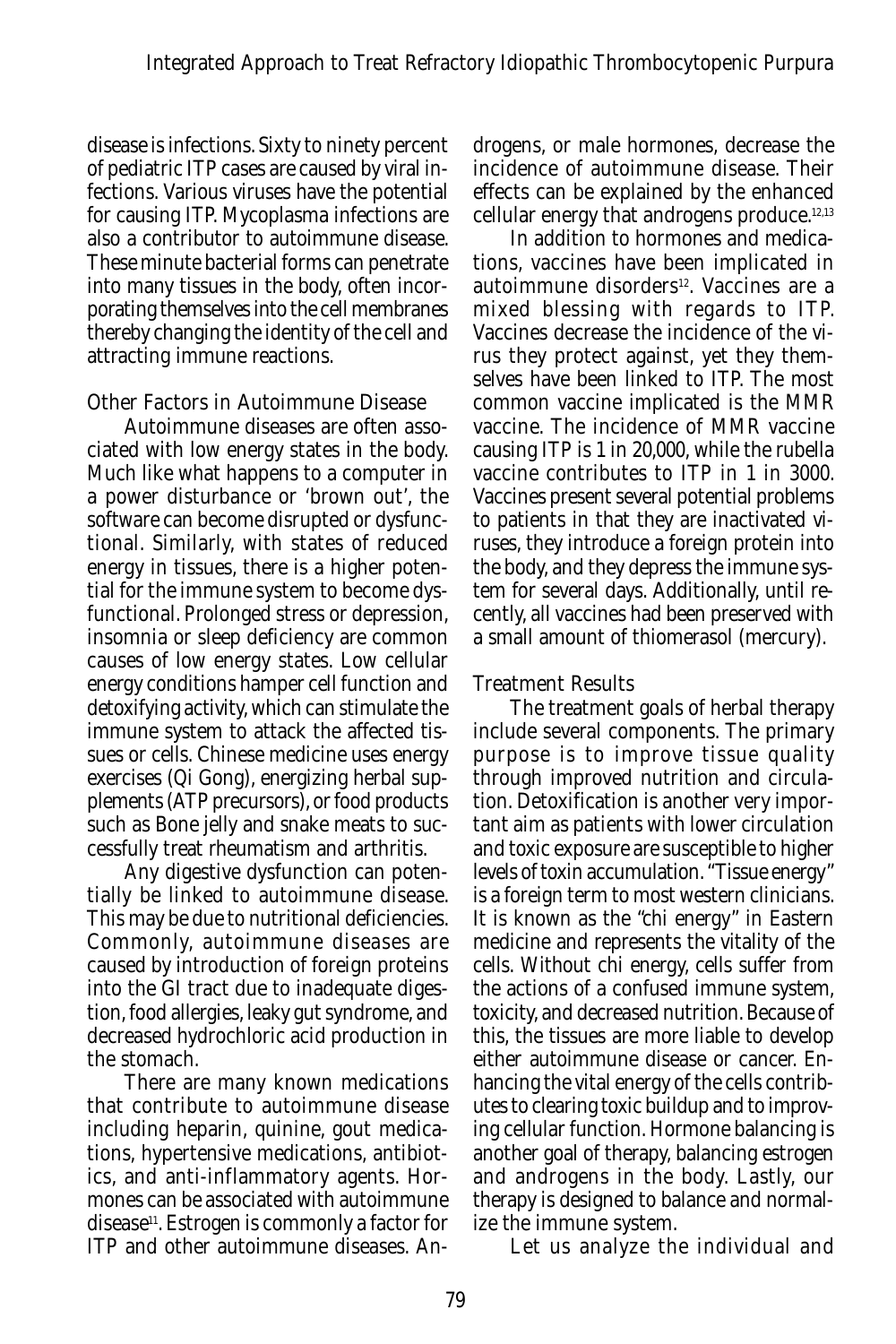group results of our therapy for ITP. The first patient we treated was a 16-year-old high school student who had a four-year history of ITP. In her family, there was a history of bleeding and nosebleeds. Despite standard treatment by Scripps and Stanford University with high-dose corticosteroids, IVIG, and Imuran, she continued to have symptoms of easy bruiseability, gum bleeding, recurrent infections, and joint pains regardless of her platelet counts. At the onset of herbal therapy, her platelet count was 30,000. She was started on a regimen of herbal teas consisting of the herbs Rehmania Glutinosa, Eliptae Alba, Astralagus and Agrimonia. Although her platelets decreased to 20,000 in the first weeks of treatment, she experienced improvement in her symptoms with less bruising, bleeding, and more energy. She tolerated the herbal teas without any side effects or reactions. After four months, her platelet count increased to 80,000. In eight months, her count was 150,000. At the end of twelve months of monitoring her platelets, her count was 180,000. During treatment, she experienced no further infections, bone pain, fatigue, or bleeding phenomena. She continued the teas for a total of two years, and since that time has remained in remission with no further therapy.

We conducted a larger survey of ITP patients during the period from 1996 to 2001. We treated 20 patients with biopsy-proven primary ITP and followed them for a 12 month period. Their ages ranged from 6 to 76, with duration of disease from 13 months to 12 years. Mean platelet count of these patients was 16,900/mm.3 All of these patients had failed to respond to conventional therapy. Three patients had had splenectomies. We divided the therapeutic responses into four categories:

*Category 1*: Absolute effect was defined as no symptoms and a platelet count greater than 140,000/mm3 ;

*Category 2*: Remarkable effect was defined as no symptoms and a platelet count greater than 100,000/ml;

*Category 3*: Good effect was defined as no

symptoms and a platelet count greater than 50,000/mm3

*Category 4:* No effect was defined as no improvement in symptoms or platelet count.

These patients were treated with an herbal compound either in tea or tablet form. The tea form is slightly faster acting. The herbal formulas Blood-Well consist of the herbs Rehmania Glutinosa, Eliptae Alba, Astralagus and Agrimonia, and the formula Restore-Immune contains Dioscoura, Ophiopogonis and Bamboo Juice. At three months of herbal therapy, the results were a mean platelet count of 118,500/mm3 . The categories of effect were the following:

| Absolute Effect   | ĸ            |
|-------------------|--------------|
| Remarkable Effect | 8            |
| Good Effect       | ĸ            |
| No Effect         | $\mathbf{0}$ |

There were no significant side effects, bleeding problems or hospitalizations during the first four months. At six months, the mean platelet count was 138,000/mm3 . Again, there were no side effects, complications, or hospitalizations. The therapeutic responses were the following:

| Absolute Effect   | 9            |
|-------------------|--------------|
| Remarkable Effect | 8            |
| Good Effect       | 3            |
| No Effect         | $\mathbf{0}$ |

At the twelve-month conclusion of our treatment, the mean platelet count was 143,000/ mm3 . The response rates were the following:

| Absolute Effect   | 12           |
|-------------------|--------------|
| Remarkable Effect | 5            |
| Good Effect       | 3            |
| No Effect         | $\mathbf{0}$ |

All of the patients with a platelet count greater than 140,000/ml were able to cease their herbal therapy and remain in remission.

In our treatment of ITP, we have been able to identify various therapeutic catego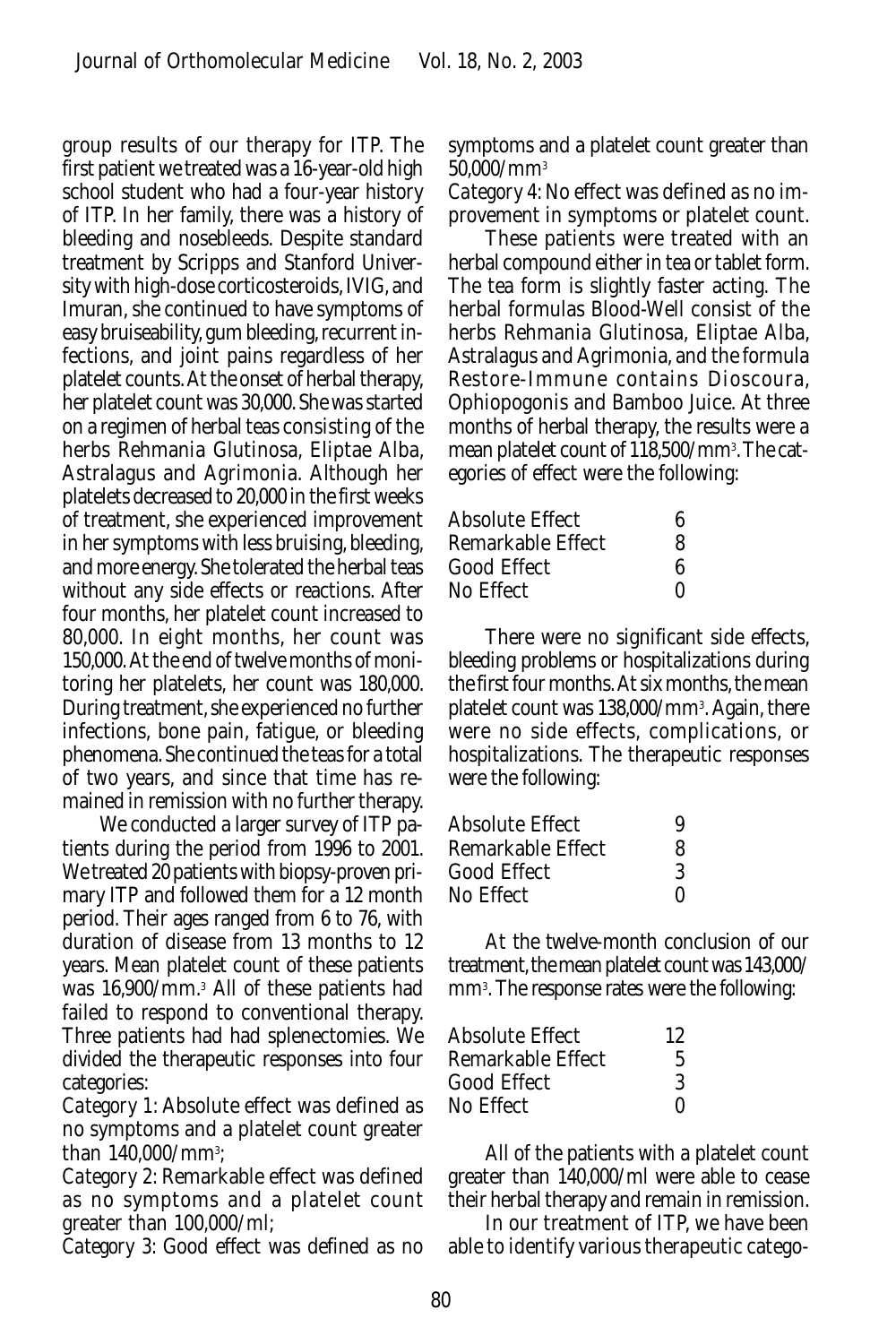ries of patients. The first category is symptomatic patients with early onset of symptoms without any treatment. Obviously this is the easiest category to treat, as there are no secondary issues of medication toxicity, or infections. These patients typically respond to herbal therapy within two to three months. The second category is symptomatic non-responders to conventional therapy with elevated platelet counts. Despite elevated numbers of platelets, they continue to have bruising and bleeding symptoms. These patients require more treatment time, responding in three to six months. Category three are symptomatic non-responders to conventional therapy with low platelet counts that are candidates for splenectomy. They respond in three to eight months. The last category of therapeutic categories is the most difficult to treat as they are those patients who don't respond to either conventional therapy or herbal therapy. Why is herbal therapy not successful in all cases? The first explanation derives from an Eastern Medicine view that there are actually four types of ITP:Yang deficient; Blood Heat; Yin deficient; and Chi deficient. Our present herbals are designed to treat the two most common types of ITP (blood heat, yin deficient), but must be modified for the other ones. There are several other explanations why our initial therapy may not be effective. *1) Low Platelet Production Due to Suppressed Bone Marrow.* For these patients additional liver and kidney tonics must be added to boost the bone marrow production of platelets. Examples of these would be shark liver oil, fish oil, and the herb *morinda citrifolia*;

*2) Infections*. any occult infection such as gum infections can cause platelet damage. Platelets and RBCs are the transport vehicle for many infective organisms in the blood. The platelets are the most delicate of these conveying blood products and are therefore the first to be destroyed by the immune system. These secondary infections can be treated with a variety of herbal

tonics to enhance the immune system. We also used the Gum-Well topical herbal solution for ITP patients who had severe gingivitis and it helped to raise platelet count remarkably.

*3) Circulation Disorders.* Any disorder that causes decreased circulation contributes to inhibition of platelet production, perhaps through a negative feedback mechanism from platelet aggregation/thrombus formation/plaque formation. These disorders are often associated with yang deficiency, and respond very well to circulation enhancing herbs.

*4) Digestive Problems*. Any digestive disorder that inhibits the absorption of vital nutrients to the bone marrow can depress platelet production. Fats are a vital nutrient that improves coagulation and can be suppressed by lack of gall bladder function or lipase production. As previously mentioned, any GI dysfunction such as hypochlorhydria, leaky gut syndrome, and functional GI disturbance can contribute to food allergies and toxic absorption precipitating autoimmune disease.

*5) Thyroid Dysfunction*. Any thyroid dysfunction can lead to lowered platelet levels. Hyperthyroidism (high thyroid) is toxic to the platelets, whereas hypothyroidism (low thyroid) decreases production and function of platelets.

*6) Emotional Factors.* No one can deny the emotions associated with such a frightening disorder as ITP. The lack of treatment success, expense and side effects of conventional therapy, and the anxiety of bleeding at any moment can become overwhelming. Excess anxiety, fear, and anger are all stressors that can add to the suppression of platelet production and destruction. Reassurance, understanding, and herbal remedies are ways to allay unnecessary anxiety.

# Conclusion

We would like to emphasize that the proper treatment for any chronic degenera